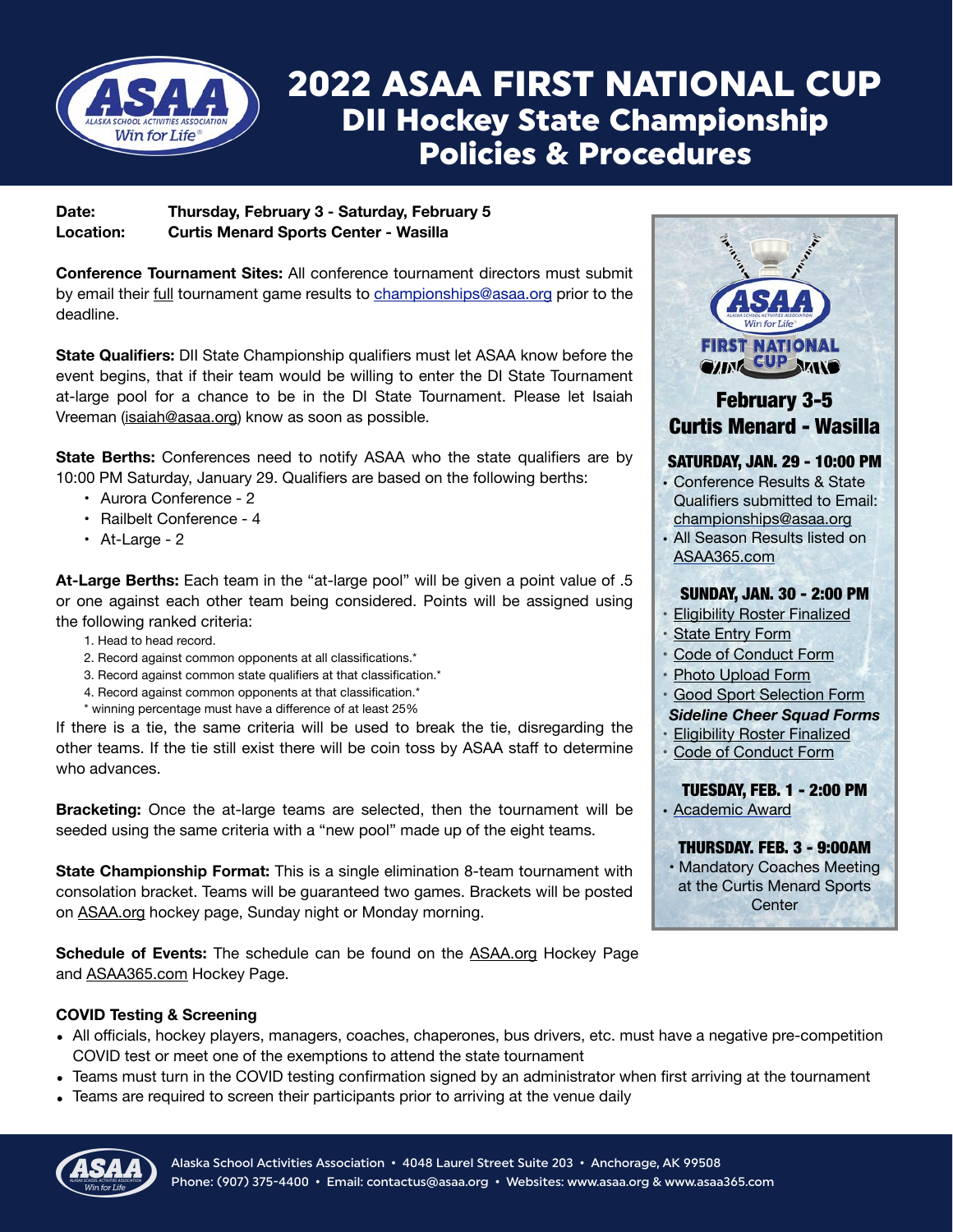**Hockey Rules:** This event will be conducted in compliance with the 2021-2022 National Federation Hockey Rule Book. In addition, ASAA supplemental rules will be enforced. For all the supplement rules please refer to page 148-149 in the ASAA Handbook.

**Mercy Rule:** Upon reaching a 10 or more goal differential at any time during the game, a running clock will be used. Once begun, the running clock will be stopped only for team, official, or injury timeouts.

## **ASAA Adopted Overtime Policy for State Championships:**

- State 3rd/5th and 4th/6th place games shall adhere to NFHS Ice Hockey Rules Book (Rule 9-11).
- All State Tournament games will be played as follows:
	- At the end of regulation, one 8-minute overtime period will be played.
	- If still tied, the ice will be resurfaced and the teams will play two overtime periods of 8 minutes each with a 3-minute break between periods.
	- If still tied, the ice will be resurfaced again and the teams will continue to play in this pattern until a winner is decided.
	- The team scoring the first goal is declared the winner.
	- No shootouts are allowed in any State Tournament game.

**Practice Time:** Time on Wednesday, Feb 2 is available for practice at the Curtis Menard Sports Complex. To schedule a practice contact Benjamin Ott (907-357-9100, [bott@ci.wasilla.ak.us\)](mailto:bott@ci.wasilla.ak.us) by the end of the day Tuesday, February 2. The cost is incurred by the team who has practice.

**Mandatory Coaches Meeting**: There will be a mandatory coaches meeting on Thursday at the Curtis Menard Sports Center. The meeting will be at 9:00am and state policies and procedures will be reviewed, rosters, passes, and coaches packets will be given out given out at the meeting.

**Team Rosters:** ASAA is using Big Teams/PlanetHS for its School Activities Reporting System (SARS). Schools will need to submit rosters and indicate which students have qualified for state through this system. This can be done by accessing the Hockey eligibility roster. Enter jersey numbers and indicate the student is a state qualifier. In addition, the State Championship Hockey Entry Form must be submitted. Both submissions are due by 2pm on Sunday, January 30. A copy of the submitted roster will be included in the coaches packet. Coaches must verify their official roster at the coaches meeting. Following the coaches meeting, NO CHANGES to roster personnel may be made. If jersey numbers change, coaches must notify scorekeepers and officials.

**Passes:** Each participating school will be issued passes for state championships, based on the following guidelines.

- **Coaches:** Only certified coaches listed on the schools wrestling eligibility list will receive a pass. Coaches must have on their person the pass while on the bench. If not the school will be fined \$25.
- **Participants:** Wrestlers and managers should be included on the roster. All participants and managers will be marked with an ultraviolet marker after weigh-ins to be used at the entrance to the facility and to gain floor access.
- **Administration:** Each school will be provided one pass for attending administrators. The administrator should check in with an ASAA staff member upon arrival to receive a pass.
- **Adult Medical Passes:** Schools medical team members must check in with ASAA staff or ASAA Medical Staff at the state championship site prior to competition to receive a medical pass.
- **• All passes are non-transferable and will be confiscated if used fraudulently.**
- **• Security and ASAA staff members will be checking each player and coach for their blacklight or pass. You will not be allowed access into the facility without a pass.**
- **• If you lose a pass you will have to purchase regular tickets or your school may be billed.**

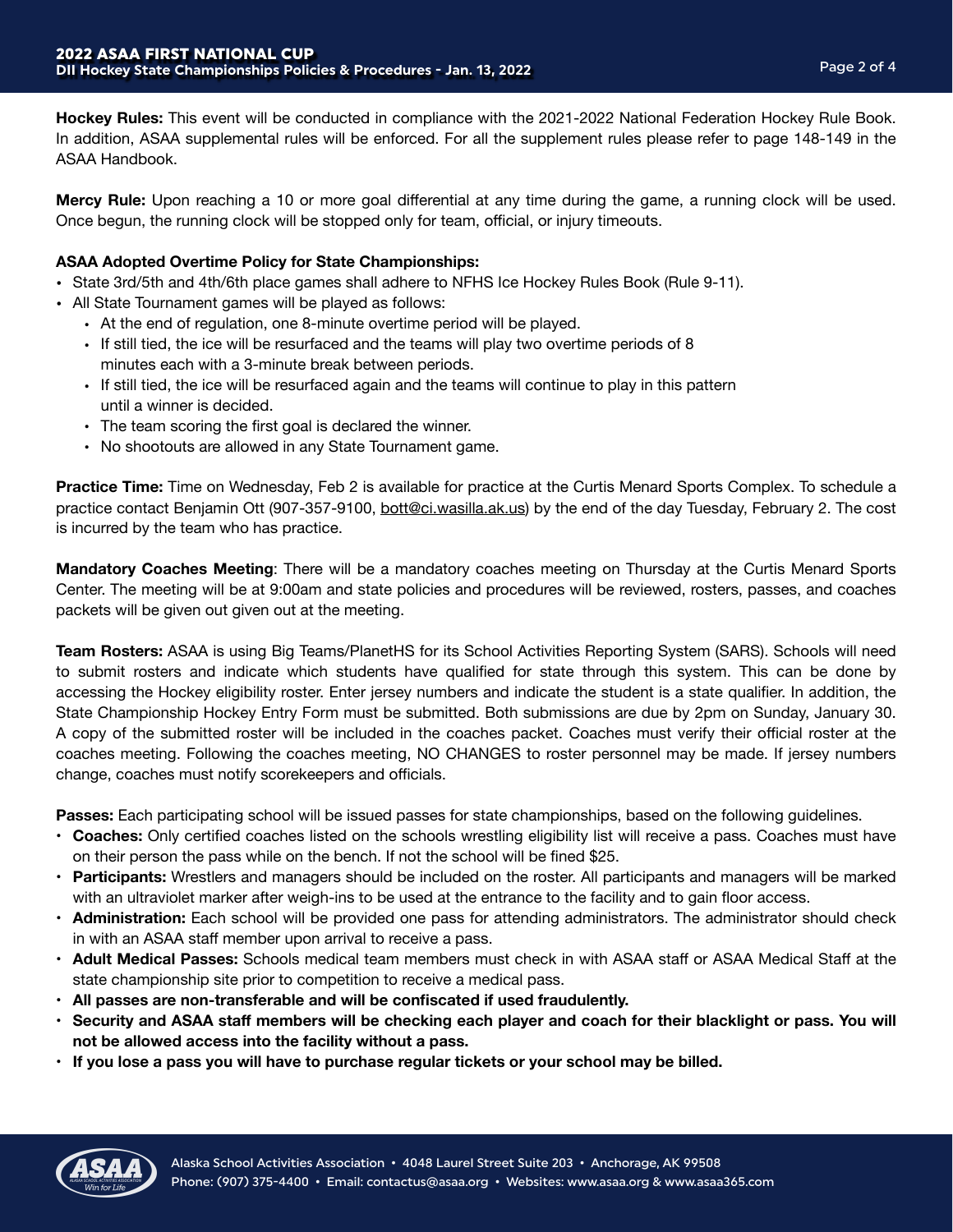**Bench Area & Personnel Rules:** There will be a maximum amount of 20 players allowed on the roster.

- The allotted team bench/sideline can include a combination of managers and coaches, that is coaches discretion.
- ONLY student participants/managers, and adult coaching staff are allowed in the bench area.
- Non-roster players that are not part of the student managers, fulfilling a managerial role, or one of the purchased passes are not allowed on the bench.
- Due to safety concerns it has been mandated by ASAA that only individuals of 7th grade school age or above may be on the sideline area during state championship games/matches, but only with a pass.
- Clean up your bench area after your matches. This includes cups, water bottles, trash, etc. ASAA security and staff will be inspecting the sidelines and locker rooms after each game. Fines, damage cost, and/or cleaning costs will be billed to the school.

**Daily Pre-Game Schedule:** Please consult the 2022 First National Cup Daily Pre-Game Schedule for home/visiting team assignments, warm-up procedures, locker room assignments. This is provided once teams are known, and will be in the coaches packet given during the mandatory coaches meeting.

**Home/Visiting Team:** Home Team is the highest seeded team in each game. This could be adjusted based on the number of teams in the tournament and the format.

**Hockey Pucks:** ASAA will provide warm-up and game pucks.

**Hospitality Room:** The hospitality room will be located on the top level of the Menard overlooking the ice on the track. This area is for the team coaches, tournament staff, and officials. This is not an area for hockey players and their families.

**Medical:** Orthopedic Physicians of Anchorage (OPA) is the official ASAA State Championships Medical provider. They will be onsite during the entire championship tournament to help provide medical help for injuries. Each team must provide all their own materials and supplies - including tape - if athletes are going to be taped.

**Concussion Information:** ASAA's official concussion protocol supervision team is OPA. OPA will run their tests on athletes with suspected concussions and if they conclude there is a suspected concussion, that player will not be able to return to play without going through the concussion return to play protocol. Team doctors, physicians, etc will not be able to over rule an OPA suspected concussion case, ASAA will be taking the OPA's conclusion. OPA Doctors will also be present during weigh-ins to conduct skin checks. If the OPA doctor finds a skin condition that could lead to a wrestlers disqualification, OPA will notify ASAA and the appropriate action will take place. OPA's findings as the official state championships medical provider will be the final decision. Team doctors and trainers are very important to teams and ASAA encourages them to be present. However, final medical decisions ASAA will go with OPA. [ASAA Concussion](http://asaa.org/resources/sports-medicine/concussion-management/) [Management](http://asaa.org/resources/sports-medicine/concussion-management/)

**Officials:** ASAA has selected certified officials for this event. Official nominations have come from hockey officials associations, coaches, school administrators, and other tournament site administrators. Every attempt is made to bring in qualified officials from around the state.

**Team Video:** Teams are allowed to film their games, BUT NO LIVE STREAMING! Video service of each game will not be provided by ASAA. Teams are encouraged to make other arrangements if they wish a video copy of their game.

**Championship Results:** All results will be posted on [ASAA365.com,](http://ASAA365.com) through MaxPreps, @ASAAORG (Twitter) and Facebook.

**School Signs:** Schools are allowed to hang signs that are positive and directed only towards the schools team. Signs are ALLOWED TO BE HUNG WITH BLUE PAINTERS TAPE ONLY! No Glue or Duck Tape! School signs will be removed if